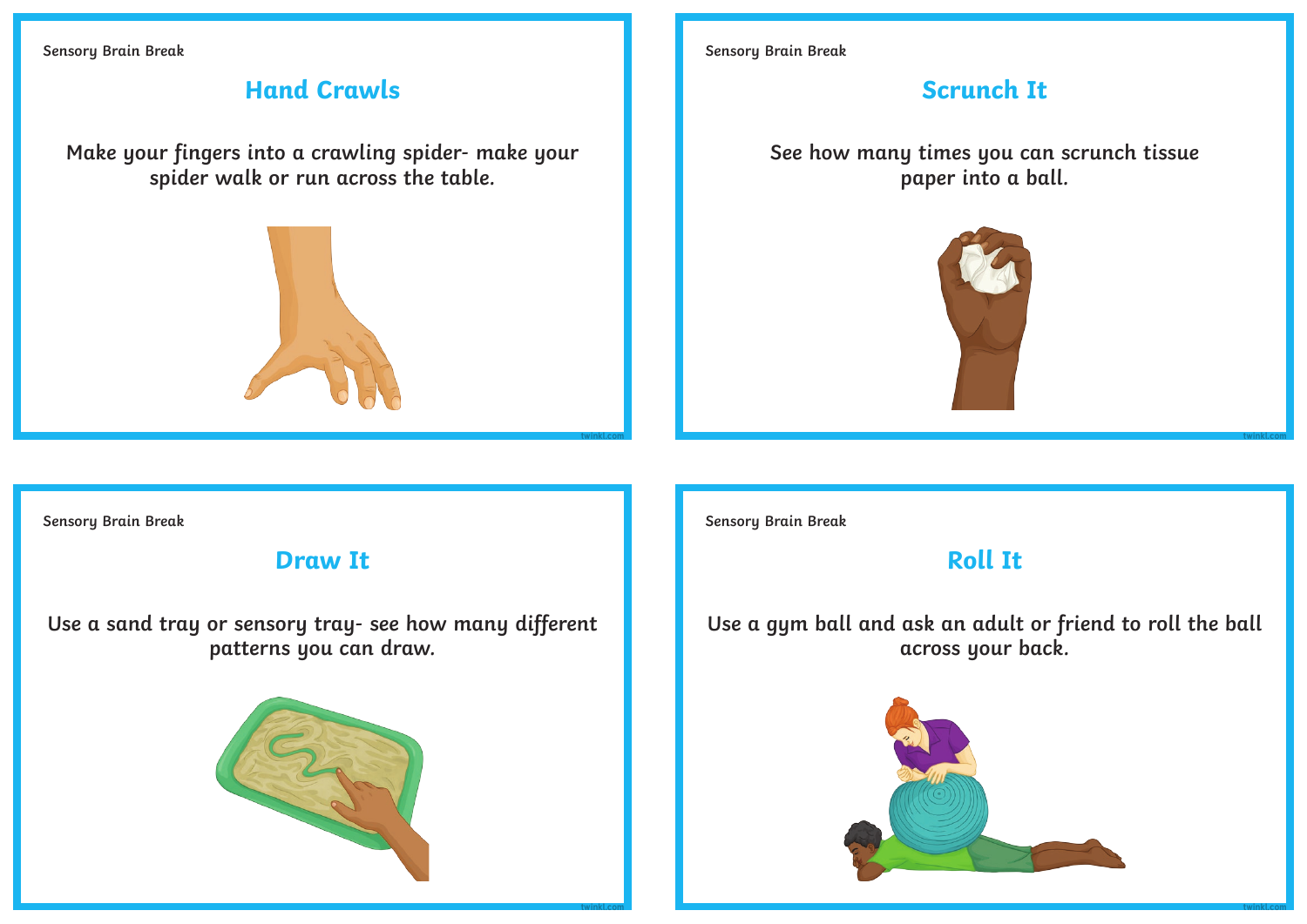**Sensory Brain Break**

## **Superman Roll**

**Use a gym ball, lie on your front, roll forwards and backwards across the ball in a superman pose!**



**Sensory Brain Break**

#### **Wrap Up**

**Wrap yourself in a heavy blanket or use a weighted vest.**



**Sensory Brain Break**

**Bounce!**

**Use a gym ball, bounce up and down on the ball.**



**Sensory Brain Break**

**twinkl.com**

**Fiddle Toys**

**Explore a fiddle box of toys!**



**twinkl.com**

**twinkl.com**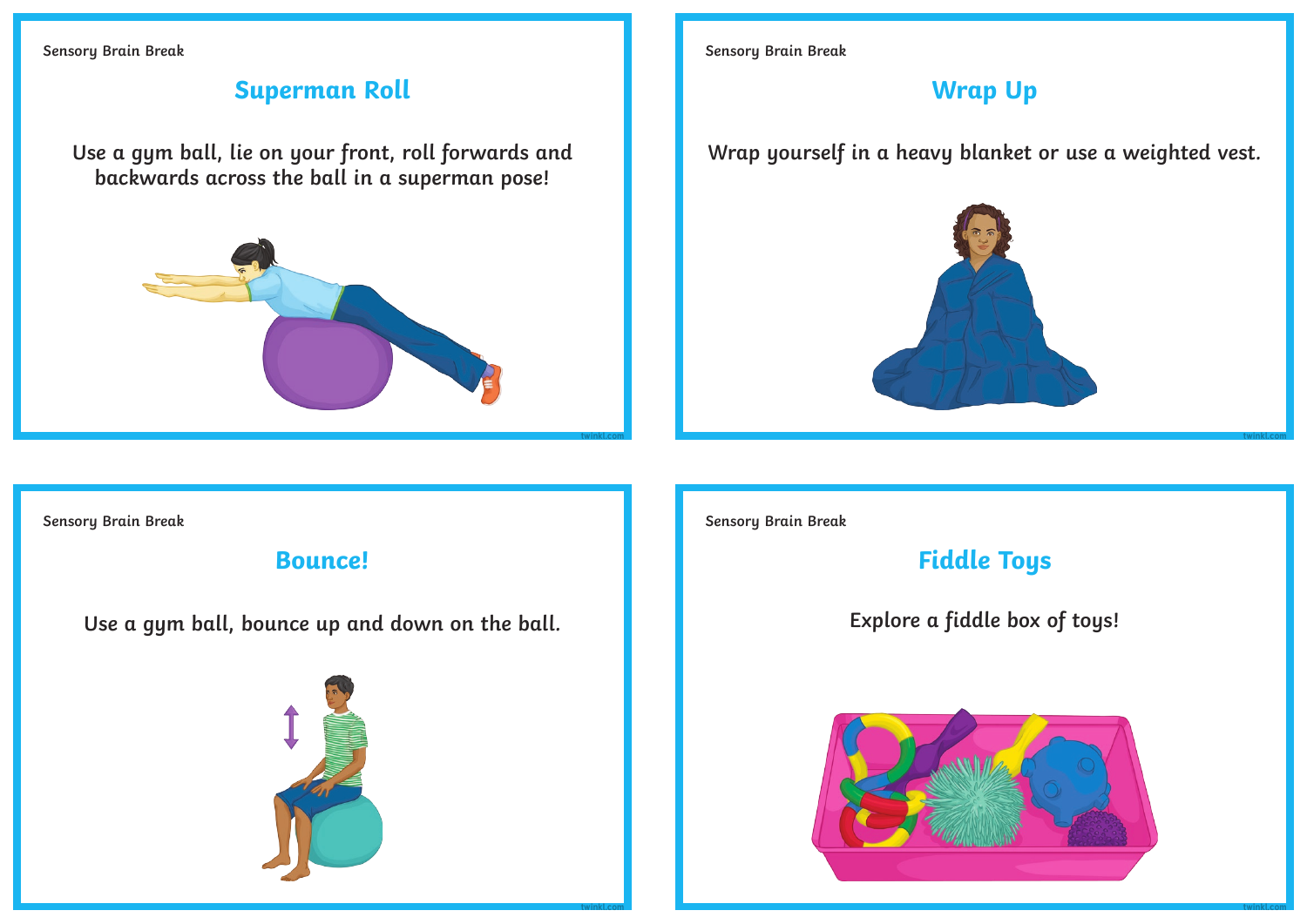**Sensory Brain Break**

### **Jump**

**Use a mini trampoline to practise jumping. Play hopscotch or jump on the spot.**



**Sensory Brain Break**

# **Chair Pushes**

**Sit on a chair. Hold the sides of the chair and push yourself up, off the chair. Can you do 10 chair pushes?**



**Sensory Brain Break**

### **Wall Pushes**

**Find a space against a wall. Place your hands on the wall and take two big steps back. Can you push yourself backwards and forwards?**



**Sensory Brain Break**

**twinkl.com**

**twinkl.com**

# **Stretch and Pull**

**Use a stretchy band.** 

**Can you stretch the band with a friend or an adult?** 



**twinkl.com**

**twinkl.com**